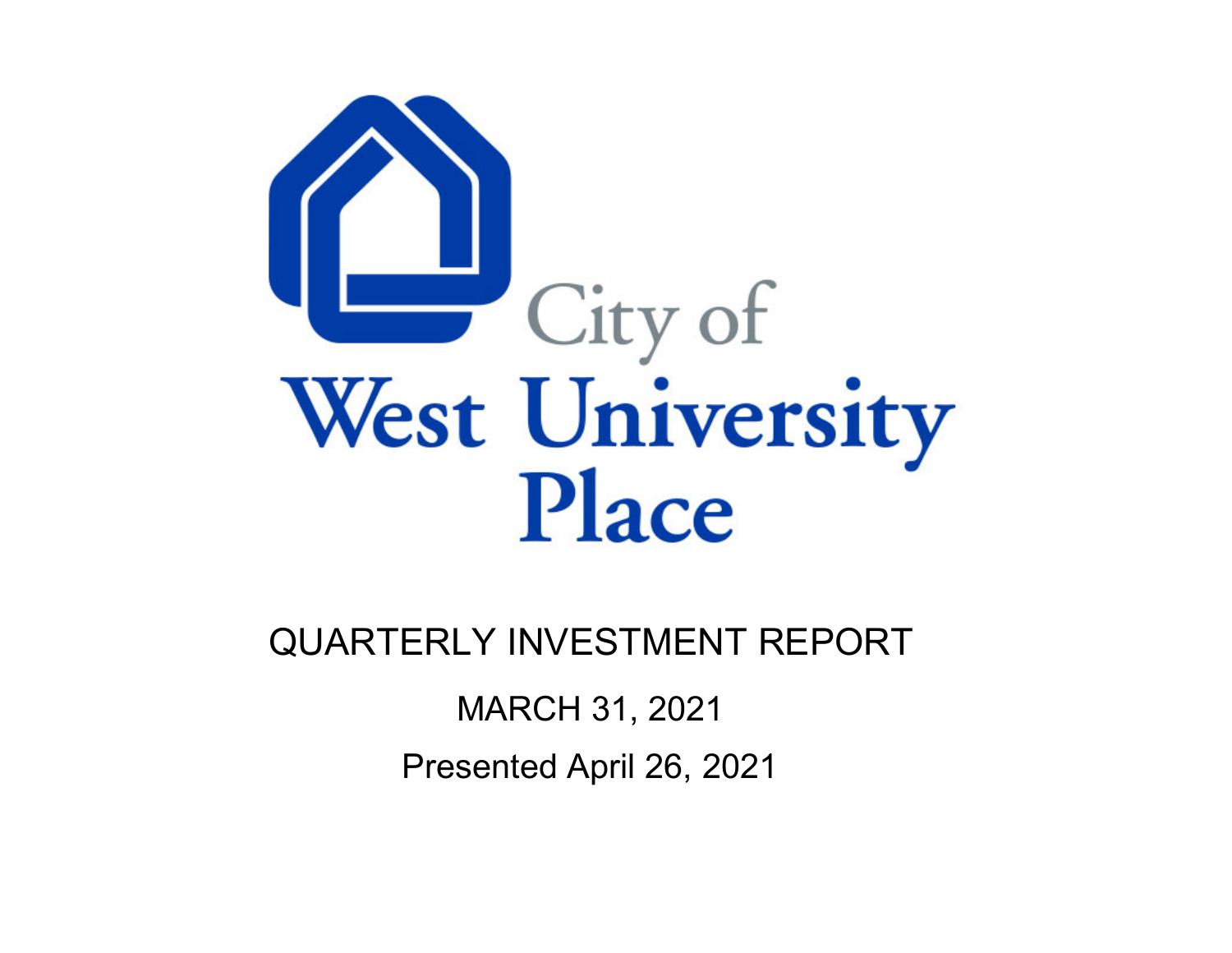## **ECONOMIC SUMMARY ‐ March 2021**

‐ The Federal Reserve convened twice during the first quarter. The overnight funds target rate remains unchanged at 0.25%. The last decrease from 1.25% to 0.25% was during the first quarter of 2020. The current rate is <sup>a</sup> direct result of the COVID‐19 pandemic affecting the United States and the world. The latest guidance from the Federal Reserve is that the rate will stay at the current level until labor market conditions have reached levels consistent with the committee's analysis of maximum employment and inflation has risen to 2% and is on track to exceed 2%. Market consensus is that rates will remain near the current levels through 2021 and possibly through 2022.

‐ Metro Houston lost 233,000 jobs from February 2020 to February 2021 which was <sup>a</sup> decrease of 7.3%. The national average during the same time period was 5.9%. The Bureau of Labor Statistics noted that in regards to the 12 largest metropolitan areas in the country, Houston ranked 7th in the least percentage job loss. The unemployment rate for the Houston MSA for February 2021 was 8.4% compared to 7.5% for the State and 6.6% nationwide. Note that the unemployment rate has decreased since the onset of COVID‐19 as compared to the second quarter of 2020 (Houston ‐ 13.9%, State ‐ 13.0%, Nationwide ‐ 13.3%).

‐ Consumer Price Index for the Houston MSA core based statistical area increased by 0.9% for the two months ending in February 2021 and increased 1.0% over last year, for all items. Excluding energy (motor fuels and electricity) and food, CPI is unchanged compared to last year.

# **PORTFOLIO TRANSACTIONS ‐ For the Quarter Ended March 2021**

‐ Total Book Value of the City's portfolio decreased by \$14,502,191 from \$64.3 million to \$49.8 million for the quarter, which was primarily due to <sup>a</sup> payment of \$17.6 million for the Buffalo Speedway project. Note that the City receives most of its property tax receipts during the first and fourth quarters of each year.

‐ Investments in TexPool decreased by \$24,100,131 for the quarter, from \$40.7 million to \$16.6 million, which was due to payments for the Buffalo Speedway project, partial defeasance of the 2017 GO bonds, debt service, and easement aquisition. Investments in TexasClass increased by \$5,001,861 for the quarter, from \$10.7 to \$15.7 million, which was due to the proceeds of <sup>a</sup> matured security being transferred into TexasClass. Cash in JP Morgan Chase Bank decreased by \$430,819 for the quarter, from \$1.7 million to \$1.3 million mainly due to timing differences for operating cash needs at the end of each period. Investments in securities increased by \$5,026,898 from \$11.1 million to \$16.2 million due to a matured security. The City's average yield to maturity decreased from 0.113% in December to 0.078% in March mainly as <sup>a</sup> result of the overall economic situation.

‐ The full listing of transactions for the quarter can be found in the report.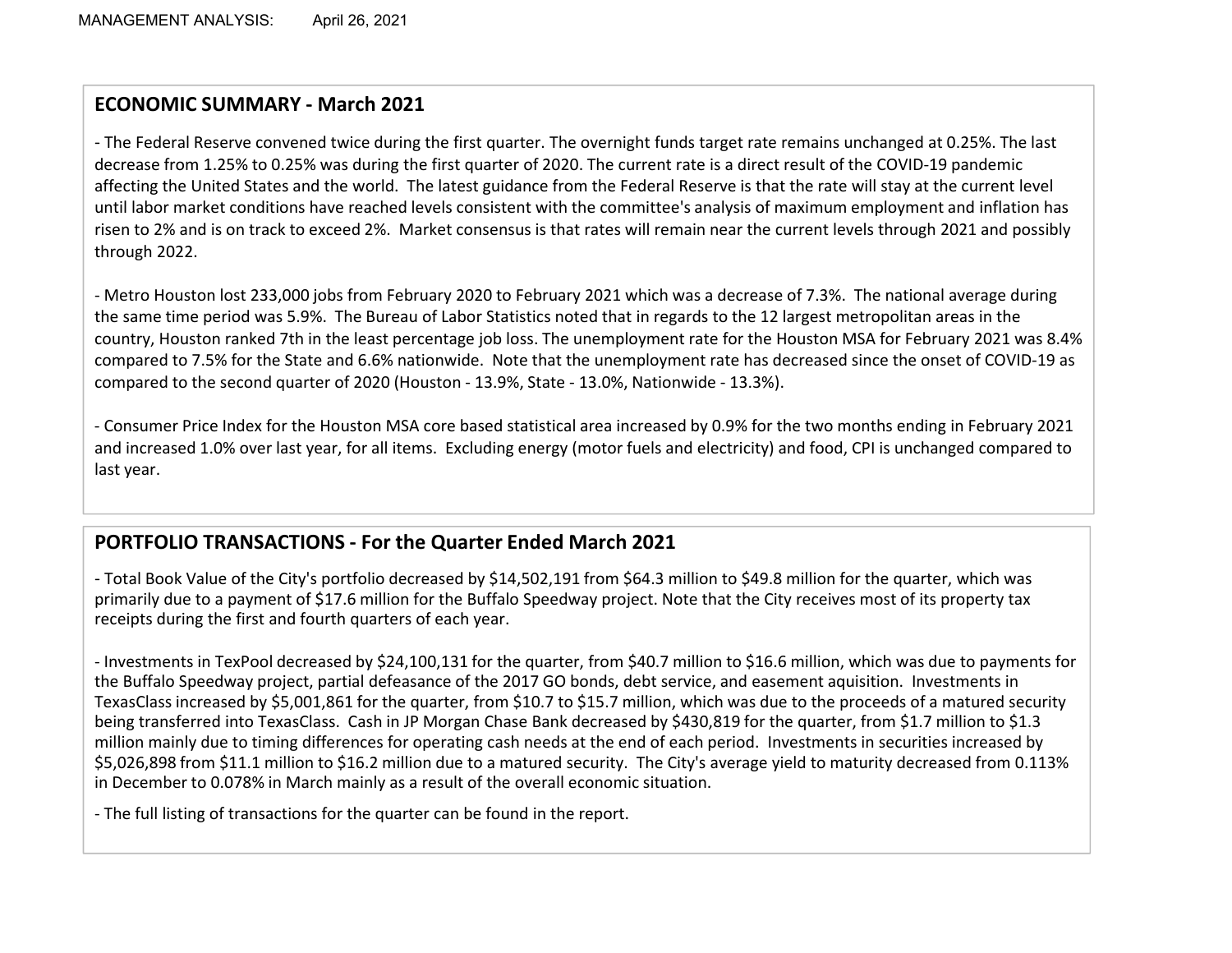### **CITY OF WEST UNIVERSITY PLACE**

**Monthly Investment Report** Period Ending: March 31, 2021



|                                                           |                                  |                     | December 31, 2020                           | March 31, 2021        |
|-----------------------------------------------------------|----------------------------------|---------------------|---------------------------------------------|-----------------------|
|                                                           |                                  |                     | <b>Beginning Balance</b>                    | <b>Ending Balance</b> |
| <b>SECURITY SECTOR</b>                                    | <b>CASH AND INVESTMENT POOLS</b> |                     |                                             |                       |
| 2.62%                                                     | JPMorgan Chase Bank *            | <b>Market Value</b> | 1,731,899.63                                | 1,301,080.56          |
|                                                           | <b>TexPool</b>                   | <b>Market Value</b> | 40,727,097.31                               | 16,626,966.19         |
|                                                           | <b>TexasClass</b>                | Market Value        | 10,701,889.40                               | 15,703,750.19         |
| 31,64%<br>32.24%                                          | <b>AGENCY SECURITIES</b>         |                     |                                             |                       |
|                                                           |                                  | <b>Book Value</b>   | 11,149,253.17                               | 16,176,151.41         |
|                                                           |                                  | <b>Market Value</b> | 11,137,380.00                               | 16,177,110.00         |
| 33.50%                                                    |                                  | Par Value           | 11,000,000.00                               | 16,000,000.00         |
|                                                           | <b>TOTAL PORTFOLIO</b>           |                     |                                             |                       |
|                                                           |                                  | <b>Book Value</b>   | 64,310,139.51                               | 49,807,948.35         |
| <b>Example 3 Texpool E US Agency</b><br><b>■ JPMorgan</b> |                                  | <b>Market Value</b> | 64,298,266.34                               | 49,808,906.94         |
|                                                           |                                  | Par Value           | 64,160,886.34                               | 49,631,796.94         |
|                                                           |                                  |                     | Weighted Average Call/Maturity (in Days) ** | 72                    |
|                                                           |                                  |                     | Weighted Average Maturity (in Days) **      | 72                    |
|                                                           |                                  |                     | Weighted Average Yield to Maturity **       | 0.0780%               |
|                                                           |                                  |                     | Earnings / Current Year to Date             | 12,061.32             |
|                                                           |                                  |                     | <b>Accrued Interest</b>                     | 3,460.21              |
|                                                           | <b>COMPARATIVE YIELDS</b>        |                     |                                             |                       |
|                                                           |                                  |                     | Treasury Bill / 3 Month                     | 0.03%                 |
|                                                           |                                  |                     | Treasury Bill / 6 Month                     | 0.05%                 |
|                                                           |                                  |                     | Treasury Note / 2 Year                      | 0.15%                 |

\* Bank Statement Balance

This report is presented in accordance with the Texas Government Code Title 10 / Section 2256.023. The below signed hereby gestify that, to the best of their knowledge on the date this report was generated, the City of West University Place is in compliance with the provisions of Government Code 2256 and with the stated policies and strategies of the City of West University Place.

Darla Steubing **Fiscal Services Officer** 

Katherine DuBose **Finance Director**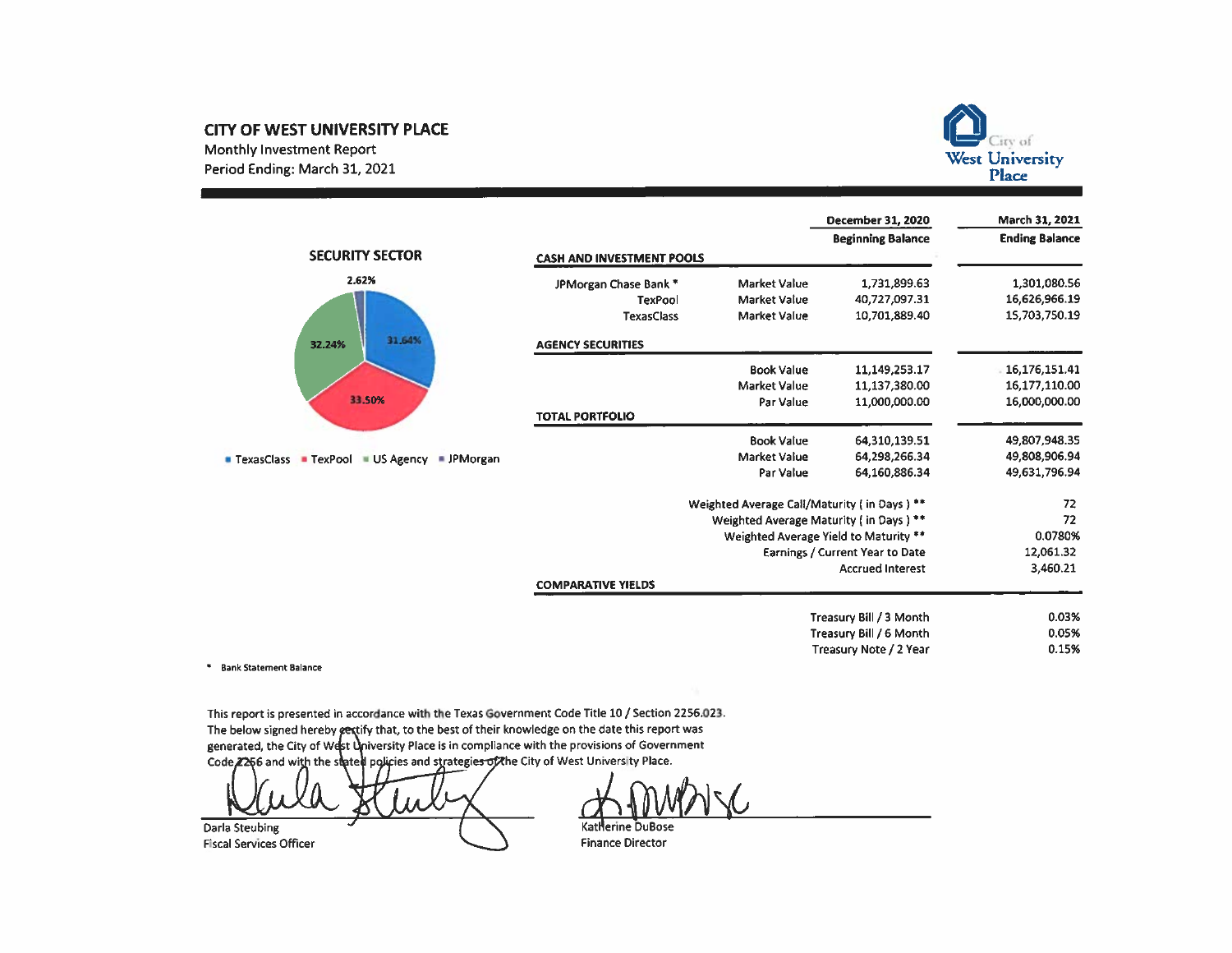## **As of 3/31/2021 City of West University Place Quarterly Investment Report - Portfolio Holdings**

| <b>Description</b>                                   | <b>CUSIP/Ticker</b> | <b>Settlement</b><br><b>Date</b> | Face Amount/ Shares | <b>Cost Value</b> | <b>Market Value</b> | <b>Book Value</b> | YTM @<br>Cost | <b>Maturity</b><br><b>Date</b> | Days To<br><b>Maturity</b> | <b>Accrued</b><br><b>Interest</b> |  |  |
|------------------------------------------------------|---------------------|----------------------------------|---------------------|-------------------|---------------------|-------------------|---------------|--------------------------------|----------------------------|-----------------------------------|--|--|
| Cash                                                 |                     |                                  |                     |                   |                     |                   |               |                                |                            |                                   |  |  |
| JPMorgan Chase Cash                                  | <b>CASH8159</b>     | 12/31/2015                       | 1,301,080.56        | 1,301,080.56      | 1,301,080.56        | 1,301,080.56      | 0.000         | N/A                            | -1                         |                                   |  |  |
| Sub Total / Average Cash                             |                     |                                  | 1,301,080.56        | 1,301,080.56      | 1,301,080.56        | 1,301,080.56      | 0.000         |                                |                            | 0.00                              |  |  |
|                                                      |                     |                                  |                     |                   |                     |                   |               |                                |                            |                                   |  |  |
| Local Government Investment Pool                     |                     |                                  |                     |                   |                     |                   |               |                                |                            |                                   |  |  |
| GIP LGIP                                             | <b>TEXASCLASS</b>   | 10/26/2020                       | 15,703,750.19       | 15,703,750.19     | 15,703,750.19       | 15,703,750.19     | 0.037         | N/A                            | $\overline{1}$             |                                   |  |  |
| GIP LGIP                                             | <b>TEXPOOL</b>      | 09/30/2008                       | 16,626,966.19       | 16,626,966.19     | 16,626,966.19       | 16,626,966.19     | 0.019         | N/A                            | -1                         |                                   |  |  |
| Sub Total / Average Local Government Investment Pool |                     |                                  | 32,330,716.38       | 32.330.716.38     | 32,330,716.38       | 32,330,716.38     | 0.028         |                                | -1                         | 0.00                              |  |  |
|                                                      |                     |                                  |                     |                   |                     |                   |               |                                |                            |                                   |  |  |
| <b>US Agency</b>                                     |                     |                                  |                     |                   |                     |                   |               |                                |                            |                                   |  |  |
| FFCB 0.1 11/30/2021                                  | 3133EMHS4           | 12/11/2020                       | 2,000,000.00        | 2,000,058.11      | 2,000,240.00        | 2.000.039.79      | 0.097         | 11/30/2021                     | 244                        | 666.67                            |  |  |
| FHLB 2.625 12/10/2021                                | 313376C94           | 12/11/2020                       | 3,000,000.00        | 3,075,564.90      | 3,051,930.00        | 3,052,411.31      | 0.097         | 12/10/2021                     | 254                        | 24.281.25                         |  |  |
| Sub Total / Average US Agency                        |                     |                                  | 5.000.000.00        | 5,075,623.01      | 5,052,170.00        | 5,052,451.10      | 0.097         |                                | 250                        | 24,947.92                         |  |  |
|                                                      |                     |                                  |                     |                   |                     |                   |               |                                |                            |                                   |  |  |
| <b>US Treasury</b>                                   |                     |                                  |                     |                   |                     |                   |               |                                |                            |                                   |  |  |
| T-Note 2 12/31/2021                                  | 912828U81           | 02/10/2021                       | 5,000,000.00        | 5.085.546.88      | 5.071.900.00        | 5.072.609.23      | 0.070         | 12/31/2021                     | 275                        | 24.861.88                         |  |  |
| F-Note 2.125 9/30/2021                               | 912828F21           | 12/11/2020                       | 5,000,000.00        | 5,081,329.10      | 5,052,150.00        | 5,050,795.99      | 0.096         | 09/30/2021                     | 183                        | 0.00                              |  |  |
| T-Note 2.375 4/15/2021                               | 9128284G2           | 10/02/2019                       | 1,000,000.00        | 1,011,036.20      | 1,000,890.00        | 1,000,295.09      | 1.644         | 04/15/2021                     | 15                         | 10,896.29                         |  |  |
| Sub Total / Average US Treasury                      |                     |                                  | 11,000,000.00       | 11,177,912.18     | 11,124,940.00       | 11,123,700.31     | 0.225         |                                | 210                        | 35,758.17                         |  |  |
|                                                      |                     |                                  |                     |                   |                     |                   |               |                                |                            |                                   |  |  |
| <b>Total / Average</b>                               |                     |                                  | 49.631.796.94       | 49.885.332.13     | 49.808.906.94       | 49.807.948.35     | 0.078         |                                | 72                         | 60.706.09                         |  |  |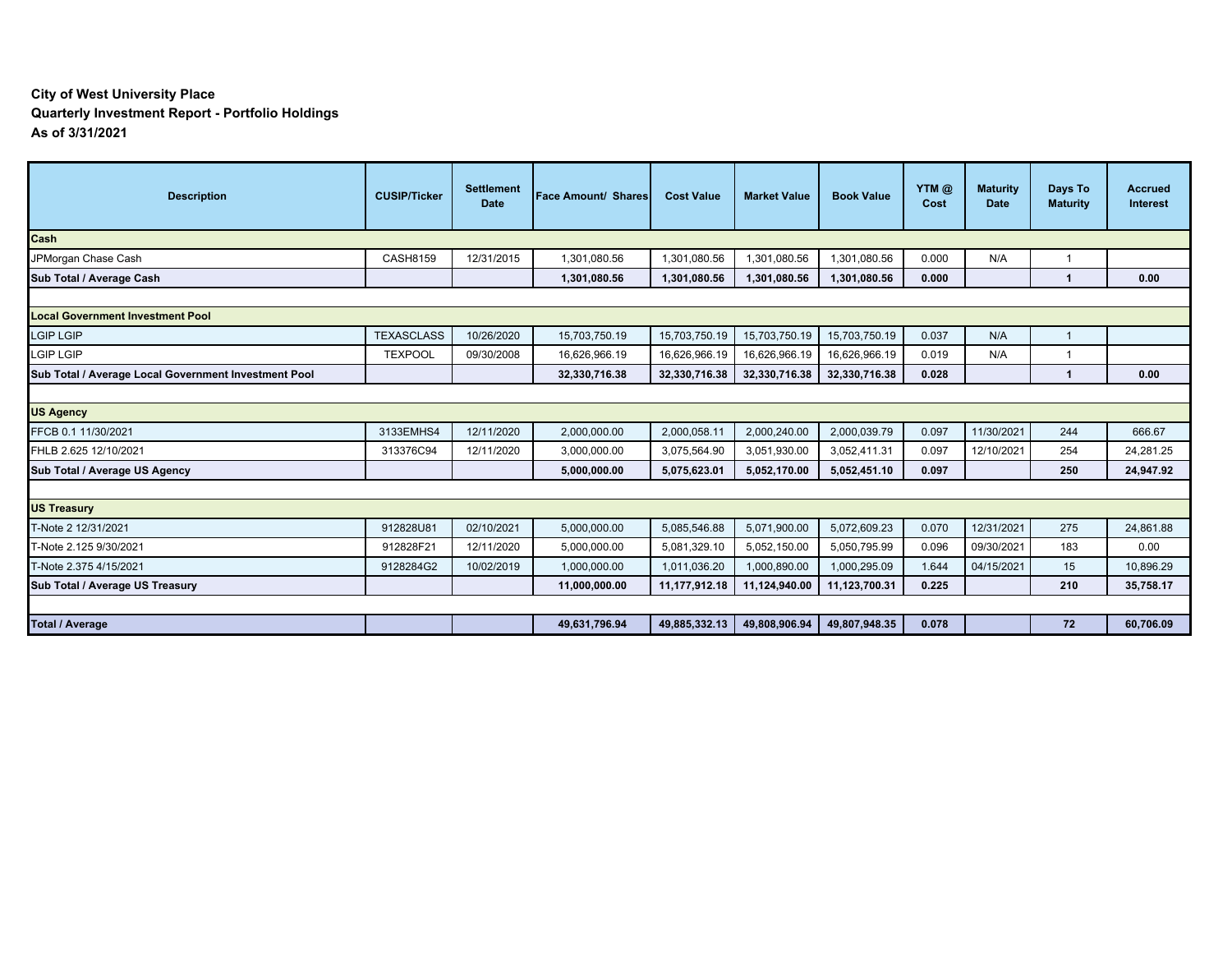#### **City of West University Place Quarterly Investment Report - Summary Page Begin Date: 12/31/2020, End Date: 3/31/2021**

| <b>Description</b>                                 | <b>CUSIP/Ticker</b> | <b>Settlement</b><br>Date |            | Maturity Date Beginning MV | <b>Ending MV</b> | <b>Beginning BV</b> | <b>Ending BV</b> | <b>Beginning Face</b><br><b>Amount/Shares</b> | <b>Ending Face</b><br>Amount/Shares | <b>Ending Days</b><br>To Call/<br><b>Maturity</b> | <b>Ending</b><br>Days To<br><b>Maturity</b> | Ending<br>YTM @<br>Cost | <b>Interest Earned</b><br><b>During Period-</b><br><b>BV</b> | <b>Ending Market</b><br><b>Accrued Interest</b> |
|----------------------------------------------------|---------------------|---------------------------|------------|----------------------------|------------------|---------------------|------------------|-----------------------------------------------|-------------------------------------|---------------------------------------------------|---------------------------------------------|-------------------------|--------------------------------------------------------------|-------------------------------------------------|
| Cash                                               |                     |                           |            |                            |                  |                     |                  |                                               |                                     |                                                   |                                             |                         |                                                              |                                                 |
| JPMorgan Chase Cash                                | CASH8159            | 12/31/2015                | N/A        | 1,731,899.63               | 1,301,080.56     | 1,731,899.63        | 1,301,080.56     | 1,731,899.63                                  | 1,301,080.56                        |                                                   |                                             | 0.000                   | 0.00                                                         | N/A                                             |
| Sub Total/Average Cash                             |                     |                           |            | 1,731,899.63               | 1,301,080.56     | 1,731,899.63        | 1,301,080.56     | 1,731,899.63                                  | 1,301,080.56                        |                                                   |                                             | 0.000                   | 0.00                                                         | 0.00                                            |
|                                                    |                     |                           |            |                            |                  |                     |                  |                                               |                                     |                                                   |                                             |                         |                                                              |                                                 |
| <b>Local Government Investment Pool</b>            |                     |                           |            |                            |                  |                     |                  |                                               |                                     |                                                   |                                             |                         |                                                              |                                                 |
| <b>LGIP LGIP</b>                                   | <b>TEXASCLASS</b>   | 10/26/2020                | N/A        | 10,701,889.40              | 15,703,750.19    | 10,701,889.40       | 15,703,750.19    | 10,701,889.40                                 | 15,703,750.19                       |                                                   |                                             | 0.037                   | 1.860.79                                                     | N/A                                             |
| <b>LGIP LGIP</b>                                   | <b>TEXPOOL</b>      | 09/30/2008                | N/A        | 40,727,097.3               | 16,626,966.19    | 40,727,097.3        | 16,626,966.19    | 40,727,097.31                                 | 16,626,966.19                       |                                                   |                                             | 0.019                   | 2,982.91                                                     | N/A                                             |
| Sub Total/Average Local Government Investment Pool |                     |                           |            | 51.428.986.71              | 32,330,716.38    | 51,428,986.71       | 32,330,716.38    | 51,428,986.71                                 | 32,330,716.38                       |                                                   |                                             | 0.028                   | 4.843.70                                                     | 0.00                                            |
|                                                    |                     |                           |            |                            |                  |                     |                  |                                               |                                     |                                                   |                                             |                         |                                                              |                                                 |
| <b>US Agency</b>                                   |                     |                           |            |                            |                  |                     |                  |                                               |                                     |                                                   |                                             |                         |                                                              |                                                 |
| FFCB 0.1 11/30/2021                                | 3133EMHS4           | 12/11/2020                | 11/30/2021 | 2,000,080.00               | 2,000,240.00     | 2,000,054.78        | 2,000,039.79     | 2,000,000.00                                  | 2,000,000.00                        | 244                                               | 244                                         | 0.097                   | 485.01                                                       | 666.67                                          |
| FHLB 2.625 12/10/2021                              | 313376C94           | 12/11/2020                | 12/10/2021 | 3,070,890.00               | 3,051,930.00     | 3,071,355.16        | 3,052,411.31     | 3,000,000.00                                  | 3.000.000.00                        | 254                                               | 254                                         | 0.097                   | 743.65                                                       | 24.281.25                                       |
| Sub Total/Average US Agency                        |                     |                           |            | 5,070,970.00               | 5,052,170.00     | 5,071,409.94        | 5,052,451.10     | 5,000,000.00                                  | 5,000,000.00                        | 250                                               | 250                                         | 0.097                   | 1,228.66                                                     | 24,947.92                                       |
|                                                    |                     |                           |            |                            |                  |                     |                  |                                               |                                     |                                                   |                                             |                         |                                                              |                                                 |
| <b>US Treasury</b>                                 |                     |                           |            |                            |                  |                     |                  |                                               |                                     |                                                   |                                             |                         |                                                              |                                                 |
| T-Note 2 12/31/2021                                | 912828U81           | 02/10/2021                | 12/31/2021 | 0.00                       | 5,071,900.00     | 0.00                | 5,072,609.23     | 0.00                                          | 5,000,000.00                        | 275                                               | 275                                         | 0.070                   | 598.26                                                       | 24.861.88                                       |
| T-Note 2.125 9/30/2021                             | 912828F21           | 12/11/2020                | 09/30/2021 | 5,060,000.00               | 5,052,150.00     | 5,075,777.63        | 5,050,795.99     | 5,000,000.00                                  | 5,000,000.00                        | 183                                               | 183                                         | 0.096                   | 1,288.96                                                     | 0.00                                            |
| T-Note 2.375 4/15/2021                             | 9128284G2           | 10/02/2019                | 04/15/2021 | 1.006.410.00               | 1,000,890.00     | 1,002,065.60        | 1,000,295.09     | 1,000,000.00                                  | 1.000.000.00                        | 15                                                | 15                                          | 1.644                   | 4.101.74                                                     | 10.896.29                                       |
| Sub Total/Average US Treasury                      |                     |                           |            | 6.066.410.00               | 11,124,940.00    | 6,077,843.23        | 11,123,700.31    | 6,000,000.00                                  | 11.000.000.00                       | 210                                               | 210                                         | 0.224                   | 5,988.96                                                     | 35.758.17                                       |
|                                                    |                     |                           |            |                            |                  |                     |                  |                                               |                                     |                                                   |                                             |                         |                                                              |                                                 |
| <b>Total / Average</b>                             |                     |                           |            | 64.298.266.34              | 49.808.906.94    | 64.310.139.51       | 49.807.948.35    | 64.160.886.34                                 | 49.631.796.94                       | 72                                                | 72                                          | 0.078                   | 12.061.32                                                    | 60.706.09                                       |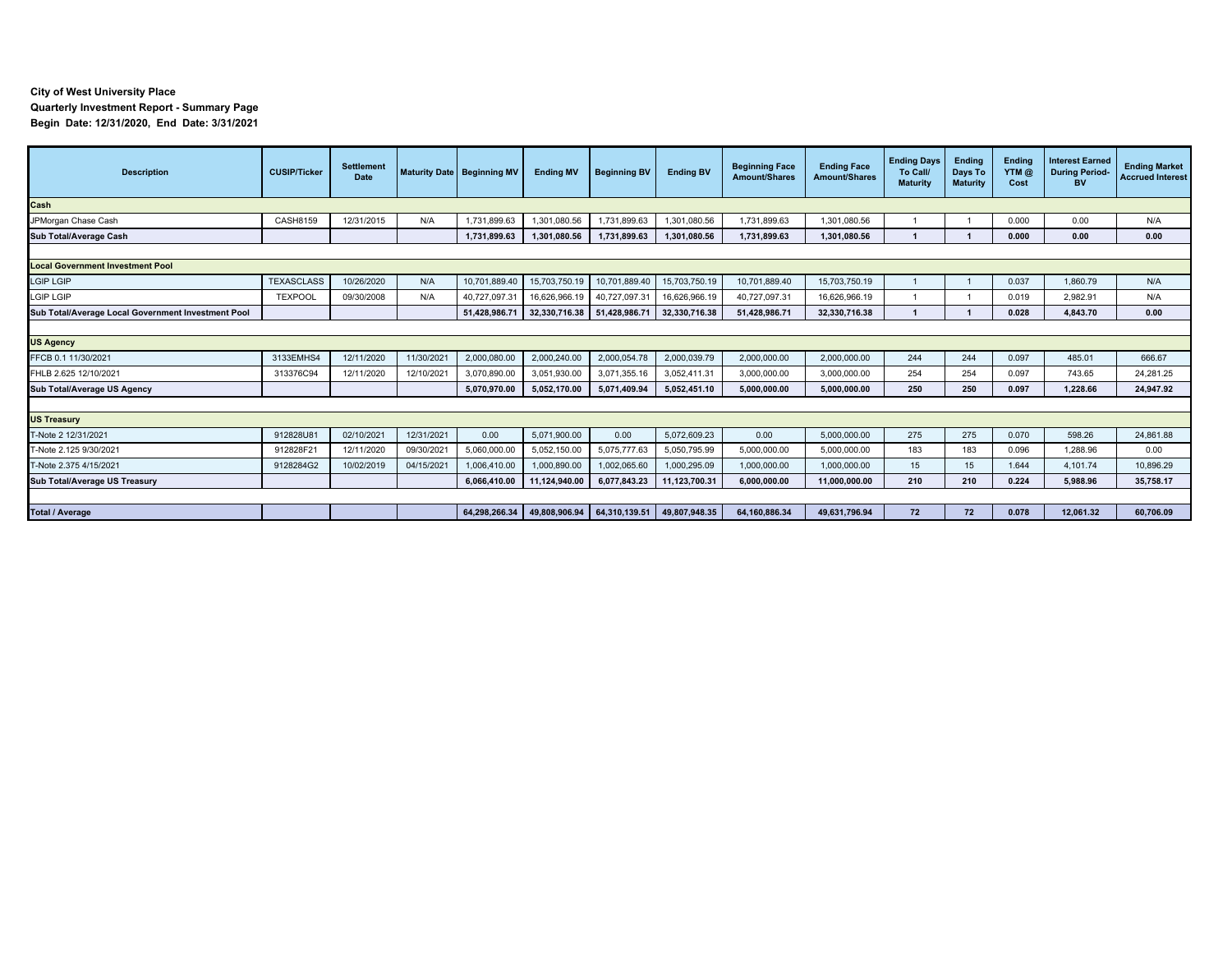#### **City of West University Place Quarterly Investment Report - By Transaction Begin Date: 12/31/2020, End Date: 3/31/2021**

| <b>Description</b>                                 | <b>CUSIP/Ticker</b> | <b>Beginning Face</b><br>Amount/Shares | <b>Ending Face</b><br>Amount/Shares | <b>Beginning MV</b> | <b>Ending MV</b>            | <b>Beginning BV</b> | <b>Ending BV</b> | YTM @ Cost | Beginning   Ending YTM<br>@ Cost | <b>Ending Market</b><br><b>Accrued Interest</b> | <b>Interest/</b><br><b>Dividends</b> | <b>Interest Earned During</b><br>Period-BV |
|----------------------------------------------------|---------------------|----------------------------------------|-------------------------------------|---------------------|-----------------------------|---------------------|------------------|------------|----------------------------------|-------------------------------------------------|--------------------------------------|--------------------------------------------|
| Cash                                               |                     |                                        |                                     |                     |                             |                     |                  |            |                                  |                                                 |                                      |                                            |
| JPMorgan Chase Cash                                | <b>CASH8159</b>     | 1,731,899.63                           | 1,301,080.56                        | 1,731,899.63        | 1,301,080.56                | 1,731,899.63        | 1,301,080.56     | 0.000      | 0.000                            | N/A                                             | 0.00                                 | 0.00                                       |
| Sub Total/Average Cash                             |                     | 1,731,899.63                           | 1,301,080.56                        | 1,731,899.63        | 1,301,080.56                | 1,731,899.63        | 1,301,080.56     | 0.000      | 0.000                            | 0.00                                            | 0.00                                 | 0.00                                       |
|                                                    |                     |                                        |                                     |                     |                             |                     |                  |            |                                  |                                                 |                                      |                                            |
| <b>Local Government Investment Pool</b>            |                     |                                        |                                     |                     |                             |                     |                  |            |                                  |                                                 |                                      |                                            |
| <b>LGIP LGIP</b>                                   | <b>TEXASCLASS</b>   | 10,701,889.40                          | 15,703,750.19                       | 10,701,889.40       | 15,703,750.19               | 10,701,889.40       | 15,703,750.19    | 0.088      | 0.037                            | N/A                                             | 1,860.79                             | 1,860.79                                   |
| <b>LGIP LGIP</b>                                   | <b>TEXPOOL</b>      | 40,727,097.31                          | 16,626,966.19                       | 40,727,097.31       | 16,626,966.19               | 40,727,097.31       | 16,626,966.19    | 0.091      | 0.019                            | N/A                                             | 2.982.91                             | 2,982.91                                   |
| Sub Total/Average Local Government Investment Pool |                     | 51,428,986.71                          | 32,330,716.38                       | 51,428,986.71       | 32,330,716.38 51,428,986.71 |                     | 32,330,716.38    | 0.090      | 0.028                            | 0.00                                            | 4.843.70                             | 4,843.70                                   |
|                                                    |                     |                                        |                                     |                     |                             |                     |                  |            |                                  |                                                 |                                      |                                            |
| <b>US Agency</b>                                   |                     |                                        |                                     |                     |                             |                     |                  |            |                                  |                                                 |                                      |                                            |
| FFCB 0.1 11/30/2021                                | 3133EMHS4           | 2,000,000.00                           | 2,000,000.00                        | 2,000,080.00        | 2,000,240.00                | 2,000,054.78        | 2,000,039.79     | 0.097      | 0.097                            | 666.67                                          | 0.00                                 | 485.01                                     |
| FHLB 2.625 12/10/2021                              | 313376C94           | 3,000,000.00                           | 3,000,000.00                        | 3,070,890.00        | 3,051,930.00                | 3,071,355.16        | 3,052,411.31     | 0.097      | 0.097                            | 24,281.25                                       | 0.00                                 | 743.65                                     |
| Sub Total/Average US Agency                        |                     | 5,000,000.00                           | 5,000,000.00                        | 5,070,970.00        | 5,052,170.00                | 5,071,409.94        | 5,052,451.10     | 0.097      | 0.097                            | 24,947.92                                       | 0.00                                 | 1,228.66                                   |
|                                                    |                     |                                        |                                     |                     |                             |                     |                  |            |                                  |                                                 |                                      |                                            |
| <b>US Treasury</b>                                 |                     |                                        |                                     |                     |                             |                     |                  |            |                                  |                                                 |                                      |                                            |
| T-Note 2 12/31/2021                                | 912828U81           | 0.00                                   | 5,000,000.00                        | 0.00                | 5,071,900.00                | 0.00                | 5,072,609.23     |            | 0.070                            | 24,861.88                                       | 0.00                                 | 598.26                                     |
| T-Note 2.125 9/30/2021                             | 912828F21           | 5,000,000.00                           | 5,000,000.00                        | 5,060,000.00        | 5,052,150.00                | 5,075,777.63        | 5,050,795.99     | 0.096      | 0.096                            | 0.00                                            | 53,125.00                            | 1.288.96                                   |
| T-Note 2.375 4/15/2021                             | 9128284G2           | 1,000,000.00                           | 1,000,000.00                        | 1,006,410.00        | 1,000,890.00                | 1,002,065.60        | 1,000,295.09     | 1.644      | 1.644                            | 10.896.29                                       | 0.00                                 | 4.101.74                                   |
| Sub Total/Average US Treasury                      |                     | 6,000,000.00                           | 11,000,000.00                       | 6,066,410.00        | 11,124,940.00               | 6,077,843.23        | 11,123,700.31    | 0.353      | 0.224                            | 35,758.17                                       | 53,125.00                            | 5,988.96                                   |
|                                                    |                     |                                        |                                     |                     |                             |                     |                  |            |                                  |                                                 |                                      |                                            |
| <b>Total / Average</b>                             |                     | 64,160,886.34                          | 49.631.796.94                       | 64.298.266.34       | 49.808.906.94               | 64,310,139.51       | 49,807,948.35    | 0.113      | 0.078                            | 60.706.09                                       | 57.968.70                            | 12,061.32                                  |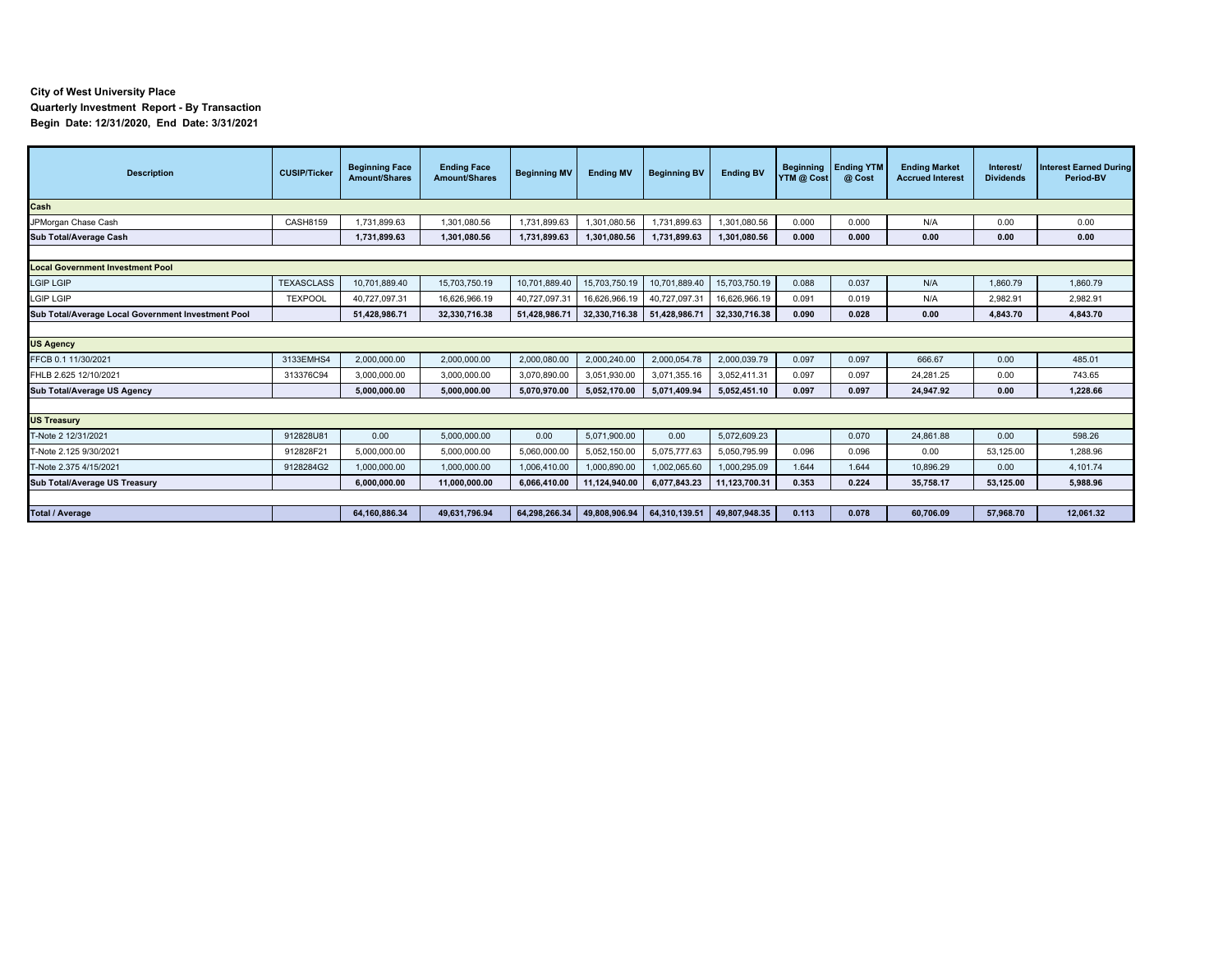#### **City of West University Place Quarterly Transaction Summary - by Action Begin Date: 12/31/2020, End Date: 03/31/2021**

| <b>Description</b>      | <b>CUSIP/Ticker</b> | Coupon<br>Rate | <b>Security Sector</b>                  | <b>Security Type</b>                    | <b>Maturity Date</b> | <b>Settlement</b><br><b>Date</b> | <b>Trade Date</b> | Face Amount/<br><b>Shares</b> | <b>Principal</b> | Interest/<br><b>Dividends</b> | <b>Total</b> | Price      | YTM @ Cost |
|-------------------------|---------------------|----------------|-----------------------------------------|-----------------------------------------|----------------------|----------------------------------|-------------------|-------------------------------|------------------|-------------------------------|--------------|------------|------------|
| <b>Buy</b>              |                     |                |                                         |                                         |                      |                                  |                   |                               |                  |                               |              |            |            |
| T-Note 2 12/31/2021     | 912828U81           | 2.000          | US Treasury                             | <b>Treasury Note</b>                    | 12/31/2021           | 02/10/2021                       | 02/09/2021        | 5,000,000.00                  | 5,085,546.88     | 11,325.97                     | 5,096,872.85 | 101.710938 | 0.070      |
| Sub Total / Average Buy |                     |                |                                         |                                         |                      |                                  |                   | 5,000,000.00                  | 5,085,546.88     | 11,325.97                     | 5,096,872.85 |            |            |
|                         |                     |                |                                         |                                         |                      |                                  |                   |                               |                  |                               |              |            |            |
| <b>Deposit</b>          |                     |                |                                         |                                         |                      |                                  |                   |                               |                  |                               |              |            |            |
| JPMorgan Chase Cash     | <b>CASH8159</b>     | N/A            | Cash                                    | Cash                                    | N/A                  | 03/31/2021                       | 03/31/2021        | 362, 157.31                   | 362.157.31       | 0.00                          | 362.157.31   | 100        | 0.000      |
| JPMorgan Chase Cash     | <b>CASH8159</b>     | N/A            | Cash                                    | Cash                                    | N/A                  | 02/28/2021                       | 02/28/2021        | 340,685.27                    | 340.685.27       | 0.00                          | 340.685.27   | 100        | 0.000      |
| <b>LGIP LGIP</b>        | <b>TEXPOOL</b>      | N/A            | <b>Local Government Investment Pool</b> | <b>Local Government Investment Pool</b> | N/A                  | 03/31/2021                       | 03/31/2021        | 280.71                        | 280.71           | 0.00                          | 280.71       | 100        | 0.000      |
| <b>LGIP LGIP</b>        | <b>TEXASCLASS</b>   | N/A            | Local Government Investment Pool        | Local Government Investment Pool        | N/A                  | 03/31/2021                       | 03/31/2021        | 499.27                        | 499.27           | 0.00                          | 499.27       | 100        | 0.000      |
| <b>LGIP LGIP</b>        | <b>TEXPOOL</b>      | N/A            | <b>Local Government Investment Pool</b> | <b>Local Government Investment Pool</b> | N/A                  | 03/30/2021                       | 03/30/2021        | 15,017.77                     | 15,017.77        | 0.00                          | 15,017.77    | 100        | 0.000      |
| <b>LGIP LGIP</b>        | <b>TEXPOOL</b>      | N/A            | Local Government Investment Pool        | Local Government Investment Pool        | N/A                  | 03/30/2021                       | 03/30/2021        | 28,454.14                     | 28,454.14        | 0.00                          | 28,454.14    | 100        | 0.000      |
| <b>LGIP LGIP</b>        | <b>TEXPOOL</b>      | N/A            | <b>Local Government Investment Pool</b> | <b>Local Government Investment Pool</b> | N/A                  | 03/26/2021                       | 03/26/2021        | 9,301.38                      | 9,301.38         | 0.00                          | 9,301.38     | 100        | 0.000      |
| <b>LGIP LGIP</b>        | <b>TEXPOOL</b>      | N/A            | Local Government Investment Pool        | Local Government Investment Pool        | N/A                  | 03/26/2021                       | 03/26/2021        | 17,708.16                     | 17,708.16        | 0.00                          | 17,708.16    | 100        | 0.000      |
| <b>LGIP LGIP</b>        | <b>TEXPOOL</b>      | N/A            | <b>Local Government Investment Pool</b> | <b>Local Government Investment Pool</b> | N/A                  | 03/23/2021                       | 03/23/2021        | 14,340.22                     | 14,340.22        | 0.00                          | 14,340.22    | 100        | 0.000      |
| <b>LGIP LGIP</b>        | <b>TEXPOOL</b>      | N/A            | Local Government Investment Pool        | Local Government Investment Pool        | N/A                  | 03/23/2021                       | 03/23/2021        | 27,165.48                     | 27, 165.48       | 0.00                          | 27,165.48    | 100        | 0.000      |
| <b>LGIP LGIP</b>        | <b>TEXPOOL</b>      | N/A            | Local Government Investment Pool        | Local Government Investment Pool        | N/A                  | 03/18/2021                       | 03/18/2021        | 14,483.51                     | 14,483.51        | 0.00                          | 14,483.51    | 100        | 0.000      |
| <b>LGIP LGIP</b>        | <b>TEXPOOL</b>      | N/A            | <b>Local Government Investment Pool</b> | <b>Local Government Investment Pool</b> | N/A                  | 03/18/2021                       | 03/18/2021        | 26,962.63                     | 26,962.63        | 0.00                          | 26,962.63    | 100        | 0.000      |
| <b>LGIP LGIP</b>        | <b>TEXPOOL</b>      | N/A            | <b>Local Government Investment Pool</b> | <b>Local Government Investment Pool</b> | N/A                  | 03/15/2021                       | 03/15/2021        | 42,000.58                     | 42,000.58        | 0.00                          | 42,000.58    | 100        | 0.000      |
| <b>LGIP LGIP</b>        | <b>TEXPOOL</b>      | N/A            | Local Government Investment Pool        | <b>Local Government Investment Pool</b> | N/A                  | 03/15/2021                       | 03/15/2021        | 78,144.06                     | 78,144.06        | 0.00                          | 78,144.06    | 100        | 0.000      |
| <b>LGIP LGIP</b>        | <b>TEXPOOL</b>      | N/A            | <b>Local Government Investment Pool</b> | <b>Local Government Investment Pool</b> | N/A                  | 03/11/2021                       | 03/11/2021        | 69.47                         | 69.47            | 0.00                          | 69.47        | 100        | 0.000      |
| LGIP LGIP               | <b>TEXPOOL</b>      | N/A            | Local Government Investment Pool        | Local Government Investment Pool        | N/A                  | 03/09/2021                       | 03/09/2021        | 5,453.50                      | 5,453.50         | 0.00                          | 5,453.50     | 100        | 0.000      |
| <b>LGIP LGIP</b>        | <b>TEXPOOL</b>      | N/A            | <b>Local Government Investment Pool</b> | <b>Local Government Investment Pool</b> | N/A                  | 03/09/2021                       | 03/09/2021        | 10,333.38                     | 10.333.38        | 0.00                          | 10.333.38    | 100        | 0.000      |
| <b>LGIP LGIP</b>        | <b>TEXPOOL</b>      | N/A            | <b>Local Government Investment Pool</b> | <b>Local Government Investment Pool</b> | N/A                  | 03/04/2021                       | 03/04/2021        | 42,900.36                     | 42,900.36        | 0.00                          | 42,900.36    | 100        | 0.000      |
| <b>LGIP LGIP</b>        | <b>TEXPOOL</b>      | N/A            | <b>Local Government Investment Pool</b> | <b>Local Government Investment Pool</b> | N/A                  | 03/04/2021                       | 03/04/2021        | 81,109.24                     | 81.109.24        | 0.00                          | 81.109.24    | 100        | 0.000      |
| <b>LGIP LGIP</b>        | <b>TEXPOOL</b>      | N/A            | Local Government Investment Pool        | Local Government Investment Pool        | N/A                  | 02/26/2021                       | 02/26/2021        | 735.47                        | 735.47           | 0.00                          | 735.47       | 100        | 0.000      |
| <b>LGIP LGIP</b>        | <b>TEXPOOL</b>      | N/A            | <b>Local Government Investment Pool</b> | <b>Local Government Investment Pool</b> | N/A                  | 02/26/2021                       | 02/26/2021        | 21,519.93                     | 21.519.93        | 0.00                          | 21.519.93    | 100        | 0.000      |
| <b>LGIP LGIP</b>        | <b>TEXPOOL</b>      | N/A            | Local Government Investment Pool        | Local Government Investment Pool        | N/A                  | 02/26/2021                       | 02/26/2021        | 40,816.07                     | 40,816.07        | 0.00                          | 40,816.07    | 100        | 0.000      |
| <b>LGIP LGIP</b>        | <b>TEXASCLASS</b>   | N/A            | <b>Local Government Investment Pool</b> | <b>Local Government Investment Pool</b> | N/A                  | 02/26/2021                       | 02/26/2021        | 628.96                        | 628.96           | 0.00                          | 628.96       | 100        | 0.000      |
| LGIP LGIP               | <b>TEXPOOL</b>      | N/A            | Local Government Investment Pool        | Local Government Investment Pool        | N/A                  | 02/24/2021                       | 02/24/2021        | 140.35                        | 140.35           | 0.00                          | 140.35       | 100        | 0.000      |
| <b>LGIP LGIP</b>        | <b>TEXPOOL</b>      | N/A            | Local Government Investment Pool        | Local Government Investment Pool        | N/A                  | 02/22/2021                       | 02/22/2021        | 14,087.04                     | 14,087.04        | 0.00                          | 14,087.04    | 100        | 0.000      |
| <b>LGIP LGIP</b>        | <b>TEXPOOL</b>      | N/A            | <b>Local Government Investment Pool</b> | Local Government Investment Pool        | N/A                  | 02/22/2021                       | 02/22/2021        | 26,692.25                     | 26,692.25        | 0.00                          | 26,692.25    | 100        | 0.000      |
| <b>LGIP LGIP</b>        | <b>TEXPOOL</b>      | N/A            | Local Government Investment Pool        | Local Government Investment Pool        | N/A                  | 02/16/2021                       | 02/16/2021        | 41,212.70                     | 41,212.70        | 0.00                          | 41,212.70    | 100        | 0.000      |
| <b>LGIP LGIP</b>        | <b>TEXPOOL</b>      | N/A            | Local Government Investment Pool        | Local Government Investment Pool        | N/A                  | 02/16/2021                       | 02/16/2021        | 78,289.09                     | 78,289.09        | 0.00                          | 78,289.09    | 100        | 0.000      |
| <b>LGIP LGIP</b>        | <b>TEXPOOL</b>      | N/A            | <b>Local Government Investment Pool</b> | Local Government Investment Pool        | N/A                  | 02/11/2021                       | 02/11/2021        | 176.63                        | 176.63           | 0.00                          | 176.63       | 100        | 0.000      |
| <b>LGIP LGIP</b>        | <b>TEXPOOL</b>      | N/A            | <b>Local Government Investment Pool</b> | <b>Local Government Investment Pool</b> | N/A                  | 02/10/2021                       | 02/10/2021        | 148,781.83                    | 148,781.83       | 0.00                          | 148.781.83   | 100        | 0.000      |
| LGIP LGIP               | <b>TEXPOOL</b>      | N/A            | Local Government Investment Pool        | Local Government Investment Pool        | N/A                  | 02/10/2021                       | 02/10/2021        | 281,842.84                    | 281,842.84       | 0.00                          | 281,842.84   | 100        | 0.000      |
| <b>LGIP LGIP</b>        | <b>TEXPOOL</b>      | N/A            | <b>Local Government Investment Pool</b> | Local Government Investment Pool        | N/A                  | 02/09/2021                       | 02/09/2021        | 528,810.41                    | 528,810.41       | 0.00                          | 528,810.41   | 100        | 0.000      |
| <b>LGIP LGIP</b>        | <b>TEXPOOL</b>      | N/A            | Local Government Investment Pool        | Local Government Investment Pool        | N/A                  | 02/09/2021                       | 02/09/2021        | 1,000,363.82                  | 1,000,363.82     | 0.00                          | 1,000,363.82 | 100        | 0.000      |
| <b>LGIP LGIP</b>        | <b>TEXPOOL</b>      | N/A            | <b>Local Government Investment Pool</b> | <b>Local Government Investment Pool</b> | N/A                  | 02/05/2021                       | 02/05/2021        | 336,054.95                    | 336,054.95       | 0.00                          | 336,054.95   | 100        | 0.000      |
| <b>LGIP LGIP</b>        | <b>TEXPOOL</b>      | N/A            | Local Government Investment Pool        | Local Government Investment Pool        | N/A                  | 02/05/2021                       | 02/05/2021        | 636,345.86                    | 636,345.86       | 0.00                          | 636,345.86   | 100        | 0.000      |
| <b>LGIP LGIP</b>        | <b>TEXPOOL</b>      | N/A            | <b>Local Government Investment Pool</b> | <b>Local Government Investment Pool</b> | N/A                  | 02/04/2021                       | 02/04/2021        | 354,917.88                    | 354,917.88       | 0.00                          | 354,917.88   | 100        | 0.000      |
| <b>LGIP LGIP</b>        | <b>TEXPOOL</b>      | N/A            | Local Government Investment Pool        | <b>Local Government Investment Pool</b> | N/A                  | 02/04/2021                       | 02/04/2021        | 672,500.89                    | 672,500.89       | 0.00                          | 672,500.89   | 100        | 0.000      |
| <b>LGIP LGIP</b>        | <b>TEXPOOL</b>      | N/A            | Local Government Investment Pool        | Local Government Investment Pool        | N/A                  | 02/01/2021                       | 02/01/2021        | 114,225.44                    | 114.225.44       | 0.00                          | 114.225.44   | 100        | 0.000      |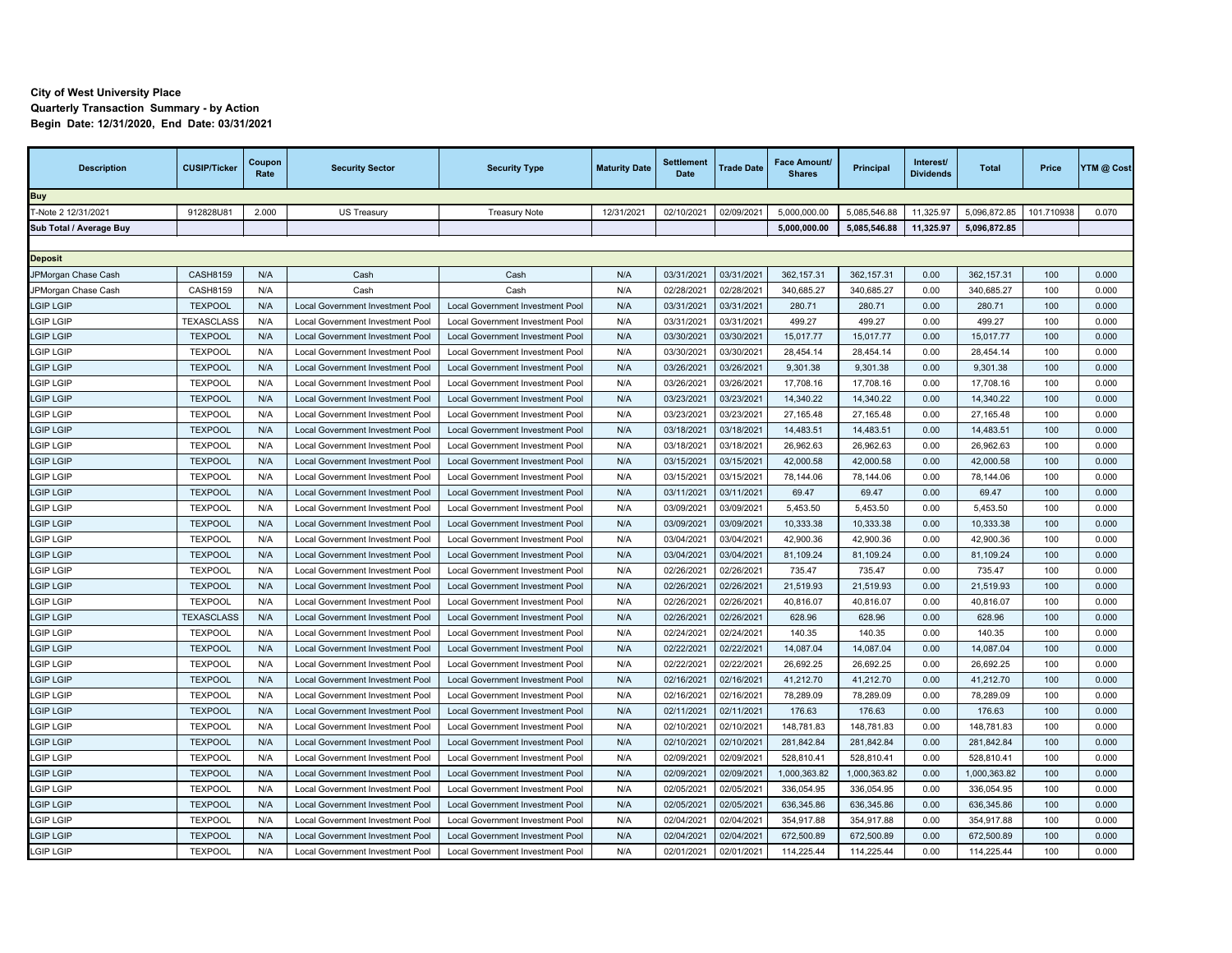#### **City of West University Place Quarterly Transaction Summary - by Action Begin Date: 12/31/2020, End Date: 03/31/2021**

| <b>Description</b>          | <b>CUSIP/Ticker</b> | Coupon<br>Rate | <b>Security Sector</b>                  | <b>Security Type</b>                    | <b>Maturity Date</b> | <b>Settlement</b><br>Date | <b>Trade Date</b> | Face Amount/<br><b>Shares</b> | <b>Principal</b> | Interest/<br><b>Dividends</b> | <b>Total</b>  | Price | YTM @ Cost |
|-----------------------------|---------------------|----------------|-----------------------------------------|-----------------------------------------|----------------------|---------------------------|-------------------|-------------------------------|------------------|-------------------------------|---------------|-------|------------|
| <b>LGIP LGIP</b>            | <b>TEXPOOL</b>      | N/A            | <b>Local Government Investment Pool</b> | <b>Local Government Investment Pool</b> | N/A                  | 02/01/2021                | 02/01/2021        | 215,755.87                    | 215,755.87       | 0.00                          | 215,755.87    | 100   | 0.000      |
| <b>LGIP LGIP</b>            | <b>TEXPOOL</b>      | N/A            | Local Government Investment Pool        | Local Government Investment Pool        | N/A                  | 01/29/2021                | 01/29/2021        | 1,966.73                      | 1,966.73         | 0.00                          | 1,966.73      | 100   | 0.000      |
| <b>LGIP LGIP</b>            | <b>TEXASCLASS</b>   | N/A            | <b>Local Government Investment Pool</b> | <b>Local Government Investment Pool</b> | N/A                  | 01/29/2021                | 01/29/2021        | 732.56                        | 732.56           | 0.00                          | 732.56        | 100   | 0.000      |
| <b>LGIP LGIP</b>            | <b>TEXASCLASS</b>   | N/A            | Local Government Investment Pool        | Local Government Investment Pool        | N/A                  | 01/28/2021                | 01/28/2021        | 5,000,000.00                  | 5,000,000.00     | 0.00                          | 5,000,000.00  | 100   | 0.000      |
| <b>LGIP LGIP</b>            | <b>TEXPOOL</b>      | N/A            | <b>Local Government Investment Pool</b> | <b>Local Government Investment Pool</b> | N/A                  | 01/27/2021                | 01/27/2021        | 80.920.87                     | 80.920.87        | 0.00                          | 80.920.87     | 100   | 0.000      |
| <b>GIP LGIP</b>             | <b>TEXPOOL</b>      | N/A            | Local Government Investment Pool        | Local Government Investment Pool        | N/A                  | 01/27/2021                | 01/27/2021        | 153,329.36                    | 153,329.36       | 0.00                          | 153,329.36    | 100   | 0.000      |
| <b>LGIP LGIP</b>            | <b>TEXPOOL</b>      | N/A            | <b>Local Government Investment Pool</b> | <b>Local Government Investment Pool</b> | N/A                  | 01/26/2021                | 01/26/2021        | 156,022.86                    | 156,022.86       | 0.00                          | 156.022.86    | 100   | 0.000      |
| <b>LGIP LGIP</b>            | <b>TEXPOOL</b>      | N/A            | Local Government Investment Pool        | <b>Local Government Investment Pool</b> | N/A                  | 01/26/2021                | 01/26/2021        | 295,632.89                    | 295,632.89       | 0.00                          | 295,632.89    | 100   | 0.000      |
| <b>LGIP LGIP</b>            | <b>TEXPOOL</b>      | N/A            | <b>Local Government Investment Pool</b> | <b>Local Government Investment Pool</b> | N/A                  | 01/25/2021                | 01/25/2021        | 207.572.08                    | 207,572.08       | 0.00                          | 207.572.08    | 100   | 0.000      |
| <b>LGIP LGIP</b>            | <b>TEXPOOL</b>      | N/A            | Local Government Investment Pool        | Local Government Investment Pool        | N/A                  | 01/25/2021                | 01/25/2021        | 393,308.99                    | 393.308.99       | 0.00                          | 393.308.99    | 100   | 0.000      |
| <b>LGIP LGIP</b>            | <b>TEXPOOL</b>      | N/A            | <b>Local Government Investment Pool</b> | <b>Local Government Investment Pool</b> | N/A                  | 01/22/2021                | 01/22/2021        | 101,665.37                    | 101.665.37       | 0.00                          | 101.665.37    | 100   | 0.000      |
| <b>LGIP LGIP</b>            | <b>TEXPOOL</b>      | N/A            | Local Government Investment Pool        | <b>Local Government Investment Pool</b> | N/A                  | 01/22/2021                | 01/22/2021        | 192,636.18                    | 192,636.18       | 0.00                          | 192,636.18    | 100   | 0.000      |
| <b>LGIP LGIP</b>            | <b>TEXPOOL</b>      | N/A            | Local Government Investment Pool        | Local Government Investment Pool        | N/A                  | 01/21/2021                | 01/21/2021        | 67,885.69                     | 67,885.69        | 0.00                          | 67,885.69     | 100   | 0.000      |
| <b>LGIP LGIP</b>            | <b>TEXPOOL</b>      | N/A            | <b>Local Government Investment Pool</b> | <b>Local Government Investment Pool</b> | N/A                  | 01/21/2021                | 01/21/2021        | 128,695.08                    | 128,695.08       | 0.00                          | 128,695.08    | 100   | 0.000      |
| <b>LGIP LGIP</b>            | <b>TEXPOOL</b>      | N/A            | Local Government Investment Pool        | Local Government Investment Pool        | N/A                  | 01/19/2021                | 01/19/2021        | 171,625.34                    | 171,625.34       | 0.00                          | 171,625.34    | 100   | 0.000      |
| <b>LGIP LGIP</b>            | <b>TEXPOOL</b>      | N/A            | <b>Local Government Investment Pool</b> | <b>Local Government Investment Pool</b> | N/A                  | 01/19/2021                | 01/19/2021        | 325,220.63                    | 325,220.63       | 0.00                          | 325,220.63    | 100   | 0.000      |
| <b>LGIP LGIP</b>            | <b>TEXPOOL</b>      | N/A            | Local Government Investment Pool        | Local Government Investment Pool        | N/A                  | 01/15/2021                | 01/15/2021        | 56.62                         | 56.62            | 0.00                          | 56.62         | 100   | 0.000      |
| <b>LGIP LGIP</b>            | <b>TEXPOOL</b>      | N/A            | <b>Local Government Investment Pool</b> | <b>Local Government Investment Pool</b> | N/A                  | 01/15/2021                | 01/15/2021        | 200,978.01                    | 200,978.01       | 0.00                          | 200.978.01    | 100   | 0.000      |
| <b>LGIP LGIP</b>            | <b>TEXPOOL</b>      | N/A            | Local Government Investment Pool        | Local Government Investment Pool        | N/A                  | 01/15/2021                | 01/15/2021        | 380,449.70                    | 380,449.70       | 0.00                          | 380,449.70    | 100   | 0.000      |
| <b>LGIP LGIP</b>            | <b>TEXPOOL</b>      | N/A            | <b>Local Government Investment Pool</b> | <b>Local Government Investment Pool</b> | N/A                  | 01/14/2021                | 01/14/2021        | 207,509.03                    | 207,509.03       | 0.00                          | 207,509.03    | 100   | 0.000      |
| <b>LGIP LGIP</b>            | <b>TEXPOOL</b>      | N/A            | Local Government Investment Pool        | Local Government Investment Pool        | N/A                  | 01/14/2021                | 01/14/2021        | 392,940.21                    | 392,940.21       | 0.00                          | 392,940.21    | 100   | 0.000      |
| <b>LGIP LGIP</b>            | <b>TEXPOOL</b>      | N/A            | <b>Local Government Investment Pool</b> | <b>Local Government Investment Pool</b> | N/A                  | 01/13/2021                | 01/13/2021        | 136,329.05                    | 136,329.05       | 0.00                          | 136,329.05    | 100   | 0.000      |
| <b>LGIP LGIP</b>            | <b>TEXPOOL</b>      | N/A            | Local Government Investment Pool        | Local Government Investment Pool        | N/A                  | 01/13/2021                | 01/13/2021        | 258,285.84                    | 258,285.84       | 0.00                          | 258,285.84    | 100   | 0.000      |
| <b>LGIP LGIP</b>            | <b>TEXPOOL</b>      | N/A            | Local Government Investment Pool        | <b>Local Government Investment Pool</b> | N/A                  | 01/12/2021                | 01/12/2021        | 819,282.77                    | 819,282.77       | 0.00                          | 819,282.77    | 100   | 0.000      |
| <b>LGIP LGIP</b>            | <b>TEXPOOL</b>      | N/A            | <b>Local Government Investment Pool</b> | <b>Local Government Investment Pool</b> | N/A                  | 01/12/2021                | 01/12/2021        | 1,552,107.31                  | 1,552,107.31     | 0.00                          | 1,552,107.31  | 100   | 0.000      |
| <b>LGIP LGIP</b>            | <b>TEXPOOL</b>      | N/A            | <b>Local Government Investment Pool</b> | <b>Local Government Investment Pool</b> | N/A                  | 01/11/2021                | 01/11/2021        | 162.711.26                    | 162,711.26       | 0.00                          | 162,711.26    | 100   | 0.000      |
| <b>LGIP LGIP</b>            | <b>TEXPOOL</b>      | N/A            | <b>Local Government Investment Pool</b> | <b>Local Government Investment Pool</b> | N/A                  | 01/11/2021                | 01/11/2021        | 308,585.80                    | 308,585.80       | 0.00                          | 308,585.80    | 100   | 0.000      |
| <b>LGIP LGIP</b>            | <b>TEXPOOL</b>      | N/A            | Local Government Investment Pool        | Local Government Investment Pool        | N/A                  | 01/07/2021                | 01/07/2021        | 465,670.35                    | 465.670.35       | 0.00                          | 465.670.35    | 100   | 0.000      |
| <b>LGIP LGIP</b>            | <b>TEXPOOL</b>      | N/A            | <b>Local Government Investment Pool</b> | <b>Local Government Investment Pool</b> | N/A                  | 01/07/2021                | 01/07/2021        | 882,482.41                    | 882,482.41       | 0.00                          | 882,482.41    | 100   | 0.000      |
| <b>LGIP LGIP</b>            | <b>TEXPOOL</b>      | N/A            | <b>Local Government Investment Pool</b> | Local Government Investment Pool        | N/A                  | 01/06/2021                | 01/06/2021        | 240,431.30                    | 240,431.30       | 0.00                          | 240,431.30    | 100   | 0.000      |
| <b>LGIP LGIP</b>            | <b>TEXPOOL</b>      | N/A            | <b>Local Government Investment Pool</b> | <b>Local Government Investment Pool</b> | N/A                  | 01/06/2021                | 01/06/2021        | 455,424.40                    | 455,424.40       | 0.00                          | 455,424.40    | 100   | 0.000      |
| <b>LGIP LGIP</b>            | <b>TEXPOOL</b>      | N/A            | <b>Local Government Investment Pool</b> | <b>Local Government Investment Pool</b> | N/A                  | 01/05/2021                | 01/05/2021        | 171.843.95                    | 171.843.95       | 0.00                          | 171.843.95    | 100   | 0.000      |
| <b>LGIP LGIP</b>            | <b>TEXPOOL</b>      | N/A            | <b>Local Government Investment Pool</b> | <b>Local Government Investment Pool</b> | N/A                  | 01/05/2021                | 01/05/2021        | 325,423.96                    | 325,423.96       | 0.00                          | 325,423.96    | 100   | 0.000      |
| <b>LGIP LGIP</b>            | <b>TEXPOOL</b>      | N/A            | Local Government Investment Pool        | Local Government Investment Pool        | N/A                  | 01/04/2021                | 01/04/2021        | 126,723.20                    | 126,723.20       | 0.00                          | 126,723.20    | 100   | 0.000      |
| <b>LGIP LGIP</b>            | <b>TEXPOOL</b>      | N/A            | Local Government Investment Pool        | <b>Local Government Investment Pool</b> | N/A                  | 01/04/2021                | 01/04/2021        | 239,759.77                    | 239,759.77       | 0.00                          | 239,759.77    | 100   | 0.000      |
| Sub Total / Average Deposit |                     |                |                                         |                                         |                      |                           |                   | 20,235,174.29                 | 20,235,174.29    | 0.00                          | 20,235,174.29 |       |            |
|                             |                     |                |                                         |                                         |                      |                           |                   |                               |                  |                               |               |       |            |
| <b>Interest</b>             |                     |                |                                         |                                         |                      |                           |                   |                               |                  |                               |               |       |            |
| <b>LGIP LGIP</b>            | <b>TEXPOOL</b>      | N/A            | Local Government Investment Pool        | Local Government Investment Pool        | N/A                  | 03/31/2021                | 03/31/2021        | 0.00                          | 0.00             | 280.71                        | 280.71        |       | 0.000      |
| <b>LGIP LGIP</b>            | <b>TEXASCLASS</b>   | N/A            | Local Government Investment Pool        | <b>Local Government Investment Pool</b> | N/A                  | 03/31/2021                | 03/31/2021        | 0.00                          | 0.00             | 499.27                        | 499.27        |       | 0.000      |
| <b>LGIP LGIP</b>            | <b>TEXPOOL</b>      | N/A            | Local Government Investment Pool        | <b>Local Government Investment Pool</b> | N/A                  | 02/26/2021                | 02/26/2021        | 0.00                          | 0.00             | 735.47                        | 735.47        |       | 0.000      |
| <b>LGIP LGIP</b>            | <b>TEXASCLASS</b>   | N/A            | Local Government Investment Pool        | <b>Local Government Investment Pool</b> | N/A                  | 02/26/2021                | 02/26/2021        | 0.00                          | 0.00             | 628.96                        | 628.96        |       | 0.000      |
| <b>LGIP LGIP</b>            | <b>TEXPOOL</b>      | N/A            | <b>Local Government Investment Pool</b> | <b>Local Government Investment Pool</b> | N/A                  | 01/29/2021                | 01/29/2021        | 0.00                          | 0.00             | 1,966.73                      | 1.966.73      |       | 0.000      |